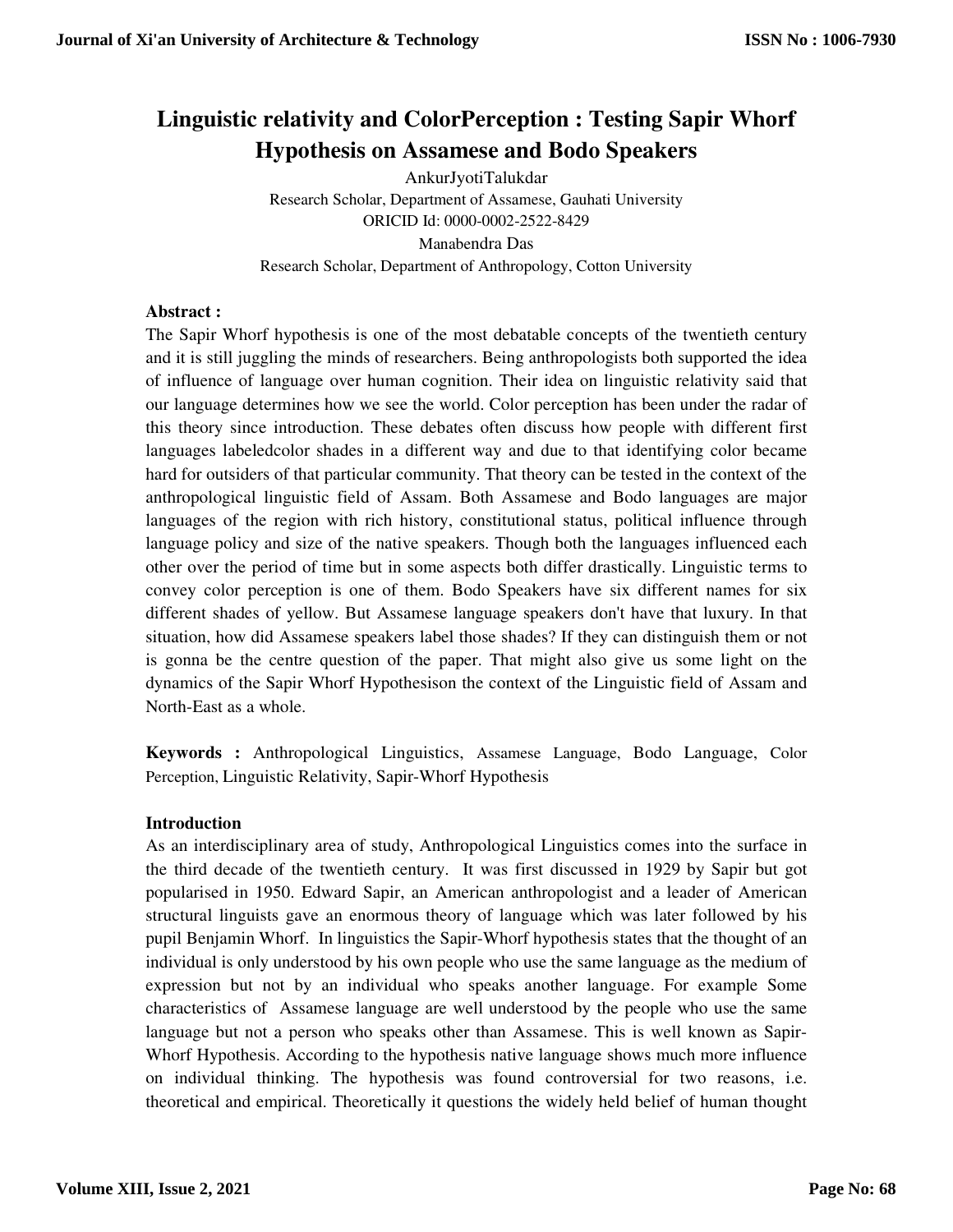which rests on a universal cognitive foundation. Empirically this hypothesis found to be controversial as many evidence of inconsistent replication of the said hypothesis was found. The sapirwhorf hypothesis can be divided in three parts. They are-

- 1. Linguistic relativity
- 2. Linguistic determinism
- 3. Arbitrariness

According to Sapir and Whorf,the thinking of people differs from person to person and perception of people depends on their spoken language .Spoken language plays the key role in understanding the world view or cognition of a person. This is Linguistic relativity according to them. Again according to linguistic determinism the thinking ability of a person restricted by its native language, which is now totally proven as false.

The domain of Color has been the prime focus of the researchers across the globe who are interested in linguistic relativity. These debates create two different schools with different approaches. One is Universalist and the other one is Relativist. Unlike universalists, relativistsbelieve that color terms affect color perception. Both the schools are determined to find the answer of 'Are color categories determined by largely arbitrary linguistic convention?' on their own terms. It is obvious that Sapir Whorf Hypothesis is the core of the second school.

The People of India project has studied 115 of the ethnic groups in Assam. Forty five languages are spoken by different communities including three major language families: Austro Asiatics(5), Sino-Tibetan(24), and Indo European (12). Assamese Language belongs to the Indo-European language family and probably one of the most influential languages in the entire Assam with 1,53,11,351 persons identifying it as their mother tongue or first language in census of 2011. On the other hand Bodo is a sinotibetan language spoken by 14,82,929 persons from the region. Moreover, It is an associated official language in the state of Assam. Both the languages are similar in some aspects and differ with each other in some other aspects. When it comes to expressing color shades, there is a clear difference between the two languages. When it compares to Assamese language, Bodo languages do have more term words to describe color shades than Assamese. Specifically in the context of Yellow Color. There are six or seven shades of yellow in Bodo Culture. All the shades have different term names in Bodo language. For example, GwmwDaodwi (egg yolk yellow/chrome yellow), GwmwGwthang (mustard flower/lemon yellow), GwmwJati (orange-ish yellow), GwmwGwja (reddish yellow), GwmwFudla (Gamboge Yellow), GwmwBuri(Dead Yellow). Yellow color has a cultural significance in the Bodo Culture. Unlike Bodo language, Assamese doesn't have distinct names for different yellow shades. Some dialects try to identify a few shades of yellow with generalizing terms like Dark Yellow, Yellow and Light Yellow, which are also relative to the observer. These differences in term words might have an impact on color perception of both the Language speakers or night not. But these would share a new light on the anthropological linguistics domain of North-East India, that is certain.

#### **Objective:**

1. To validate the hypothesis in the context of anthropological linguistics of Assam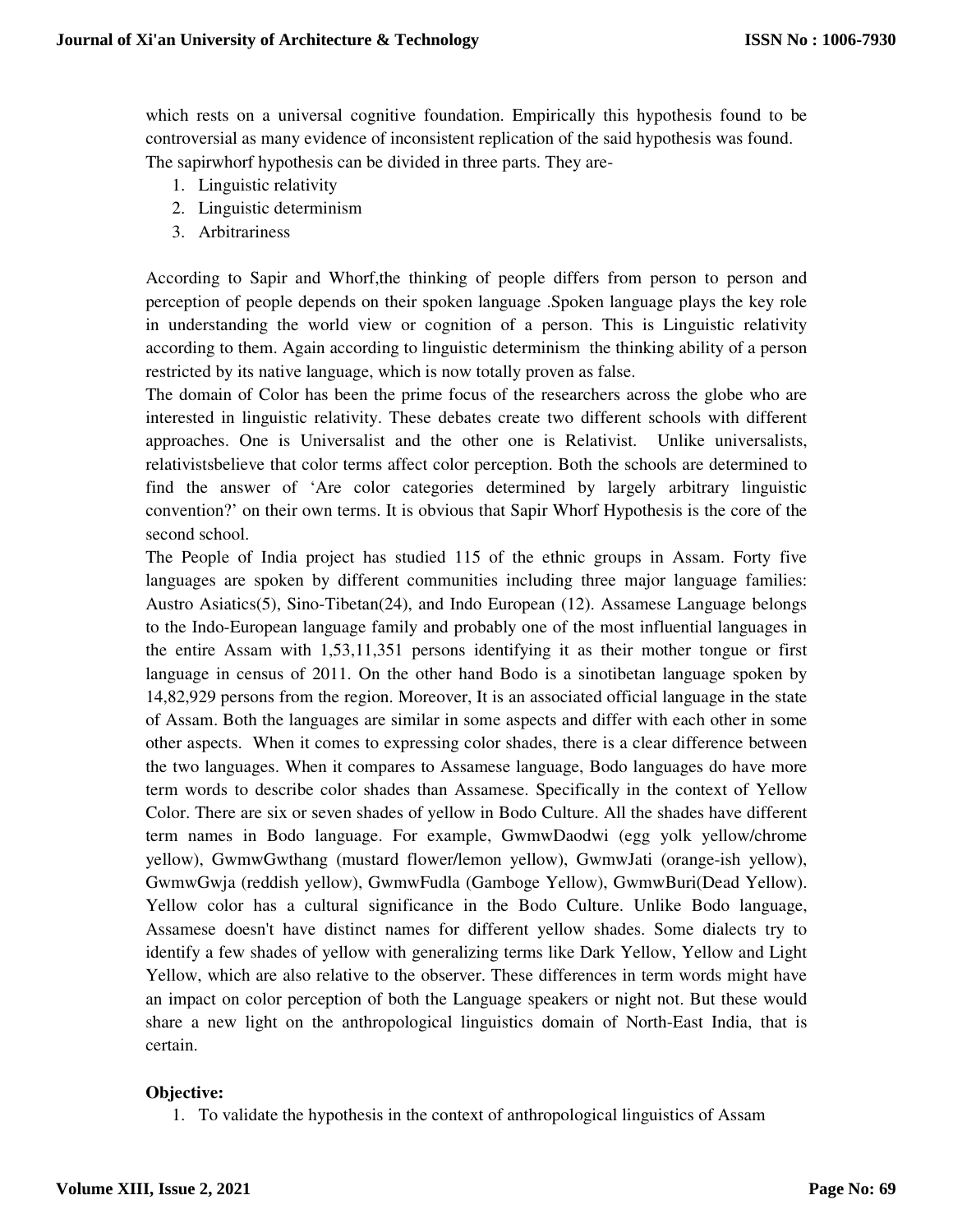2. To see how color perception works within cross linguistic community with reference to the both community

## **Methodology :**

To conduct the research data is collected from both Assamese and Bodo speaking Informants. There are total informants, which can be considered as systematic sampling as the first language of the informants were systematically observed at the time of collecting the data. Datas are collected through an online questionnaire method. In the questionnaire, informants were shown a color circle having different shades of yellow colour and they were asked to name each shade in their respective first language. They had also got a clear instruction to try every shade even if he or she didn't know its native names they could leave it blank. After collecting the raw data, they were processed with different statistical approaches. These statistical results were validated with other qualitative questions that the questionnaire poses. Discussions were finally raised to the occasion with an analytical approach and a bit comparative outlook.

## **Discussion :**

As we all know, Sapir The Sapir and Whorf never get together to project a theory like the Sapir-Whorf hypothesis. It is all their ideas that influence their successor to come up something like that, which still has context in the present time. Sapir advocated that 'Human beings do not live in the objective world alone, nor alone in the world of social activity as ordinarily understood, but are very much at the mercy of the particular language which has become the medium of expression for their society. It is quite an illusion to imagine that one adjusts to reality essentially without the use of language and that language is merely an incidental means of solving particular problems of communication or reflection. The fact of the matter is that the `real world' is to a large extent unconsciously built up on the language habits of the group.' (Edward Sapir, 1929, p. 209) and his student whorf's perspective was 'We dissect nature along lines laid down by our native languages. The categories and types that we isolate from the world of phenomena we do not find there because they stare every observer in the face; on the contrary, the world is presented in a kaleidoscopic flux of impressions which has to be organized by our minds and this means largely by the linguistic systems in our minds.' (Whorf: Language, Thought and Reality p. 213)

Color differentiation happens to be a function of the eye and brain. although Impact of language on color selection is widely discussed all over the world. The specific color terminology varies from people to people, community to community as language varies. Every language differs from one another, so that their terminologies. The differences in color terminologies can be seen basically among the tribes.

In this paper we are carefully looking at color terminology of a major tribe of north-east india. 'Bodo' or 'Boro' has the largest tribal native speakers in Assam, accounting for almost 1.4 million according to the 2011 census of India. Apart from Assam it is widely spoken by the Bodo people of other north-eastern states of India, Bengal and in some parts of Nepal and Bangladesh. It is the official language of Bodoland and recently it was recognised as the coofficial language of the state of Assam. Native speakers of this language are well equipped with the idea of natural dyes. They extract these different shades of different color from the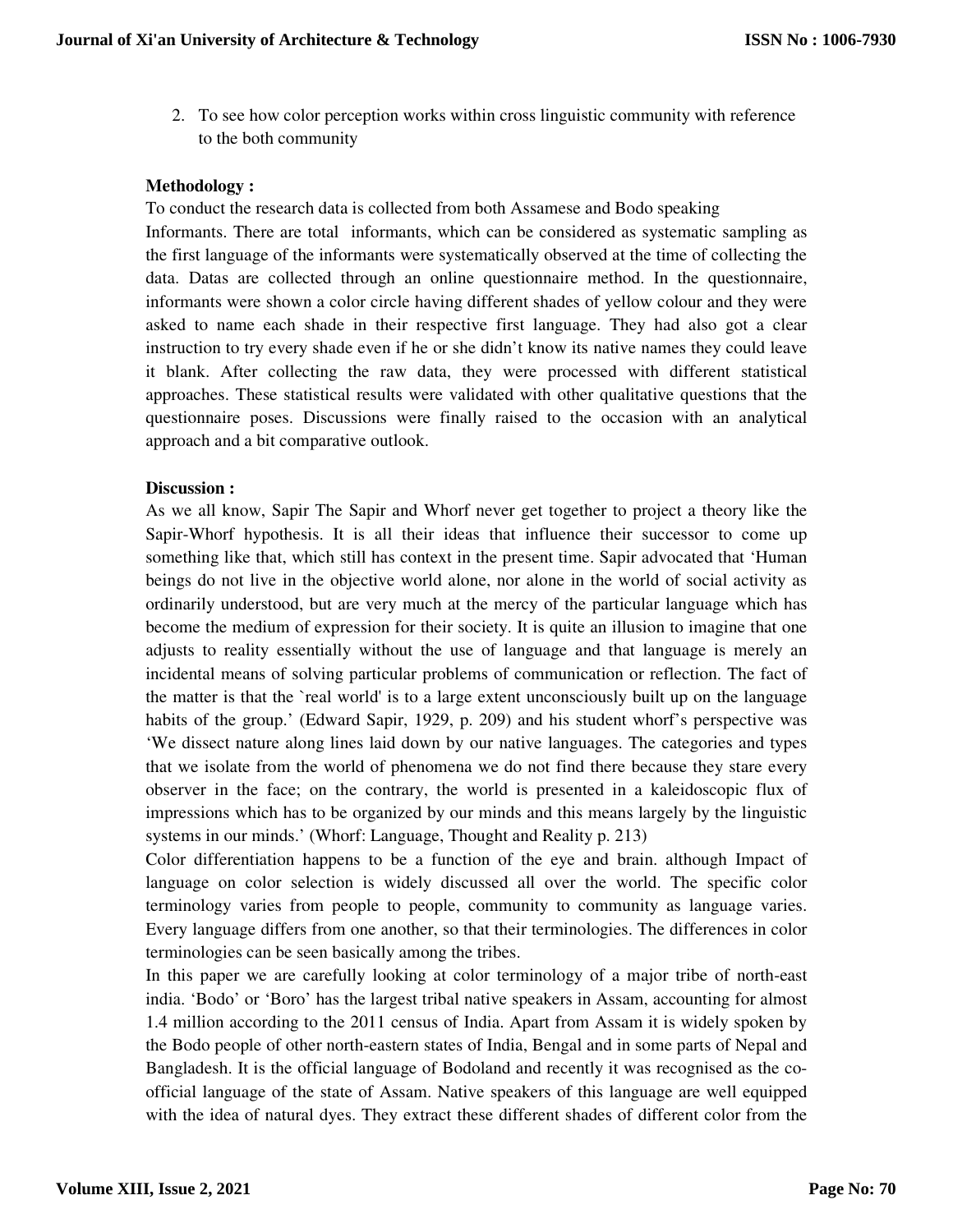surrounding nature. Sometimes it could be a flower, sometimes it could be a fruit or sometimes it could be a bark of a tree or many at times it could be minerals. Their traditional knowledge system helps them to identify those particular objects and processes them accordingly. Among the all colours yellow is undoubtedly their favorite one. Yellow has a specific cultural reference too. It is the color that is associated with their identity and deity. Maybe because of its relevance it has so many shades or variations. More than that they have terminologies to represent those color schemes too.GwmwDaodwi (egg yolk yellow/chrome yellow), GwmwGwthang (mustard flower/lemon yellow), GwmwJati (orange-ish yellow), GwmwGwja (reddish yellow), GwmwFudla (Gamboge Yellow), GwmwBuri (Dead Yellow) are just a few name of those.



- ১. আওজাৰ বিবাৰ গাব (এজাৰ ফুলৰ ৰং) ১১. লাইগাং গীথাং (সেউজীয়া) ২. গোলাপী ১২. বাথ'গাং (ভাটৌ সেউজীয়া) ৩. নীলা ১৩. বাদালি (পাতল সেউজীয়া) ১৪. বেসৰ বিবাৰ গীমী (সৰিয়হ ফুলীয়া হালধীয়া) ৪. ফাষ্ঠাও গাব (বেঙুনীয়া) ১৫. গী মীজাথি (কমলা-হালধীয়া) ৫. জাহাব (ক'লা-ৰঙা) ১৬. গীমীবুঢ়ী (শেঁতা-হালধীয়া) ৬. জাৰৌ (উজ্জ্বল ৰঙা) ৭. জাথি (কমলা) ১৭. গীমী দাওদৈ (কুহুমবৰণীয়া হালধীয়া) ৮. জাৰাং (ৰংচুৱা পাতল) ১৮. গীমী ফুদলা (জেমবোজ হালধীয়া) ১৯. গীমী গীথাং (নেমু হালধীয়া) ৯. সীমখীৰ গীথাং (উজ্জ্বল সেউজীয়া)
- ১০. গীমী-গীথাং (হালধীয়া-সেউজীয়া)
- ২০. গীমী ফুদলা (জেমবোজ হালধীয়া)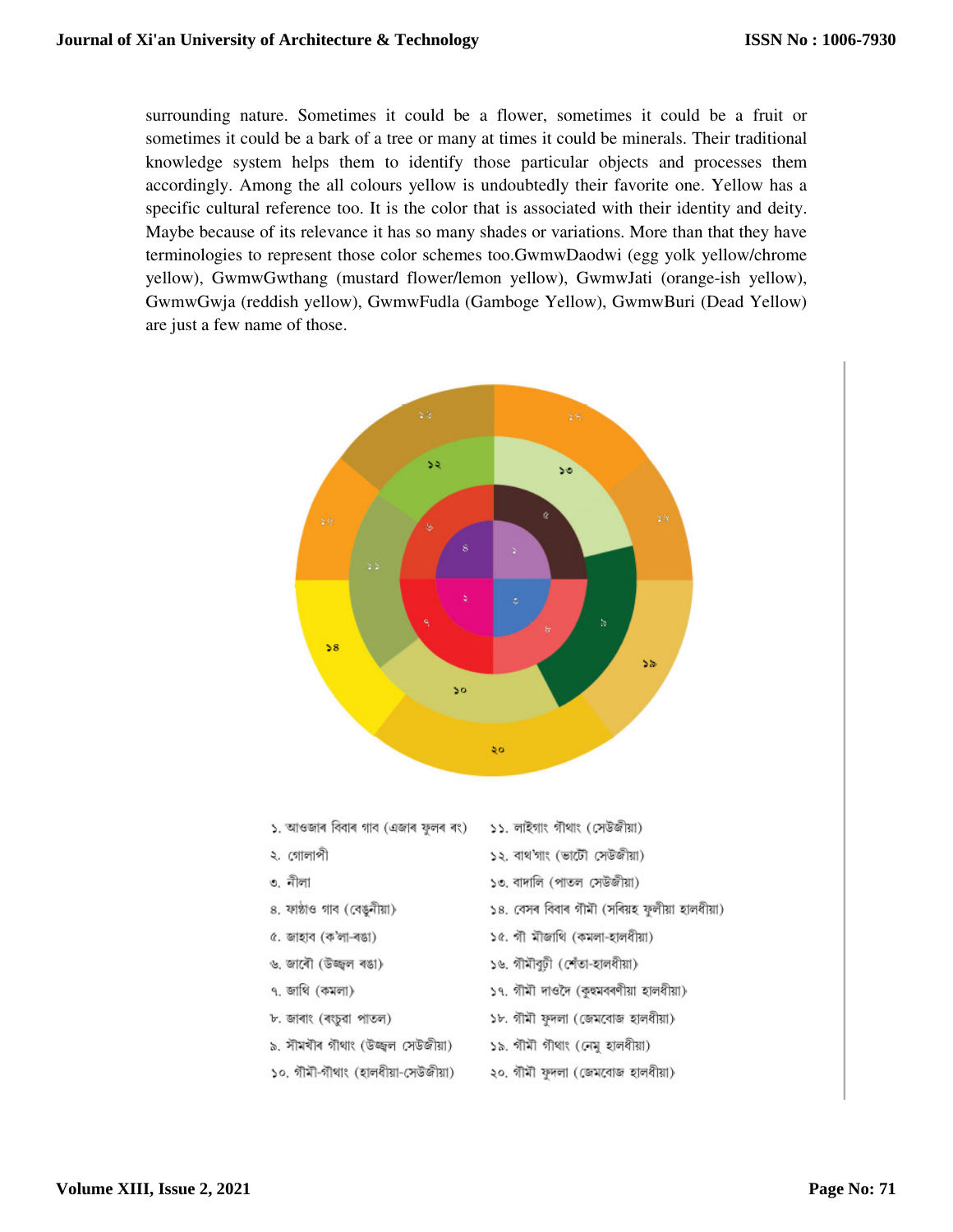Figure 0.1: Colour plate with native bodo terms

When this diagram is shown to the non bodo speakers and asked them whether they can distinguish between the major colours or not. 70% informants responded positively while 10% informants responded negatively and 20% are not sure to comment anything.



Figure 0.2: Informants response regarding distinguishability of different shades

These don't come up with any surprises as these colours are quite available in both the cultures and linguistics. But when they are asked which color shades are most difficult to distinguish most of the informants 66.7% came up with the yellow colour. This is an obvious distinguish most of the informants 66.7% came up with the yellow colour.<br>choice because of the diverse availability of shades in Bodo native culture.



Figure 0.3: Informants response regarding the toughest colour shade to name

The real observation starts where informants are asked to name its colour shades in their first language. Because of the research design most of the informants were those people who spoke Assamese as their first language. These informants succeed to name only 22% of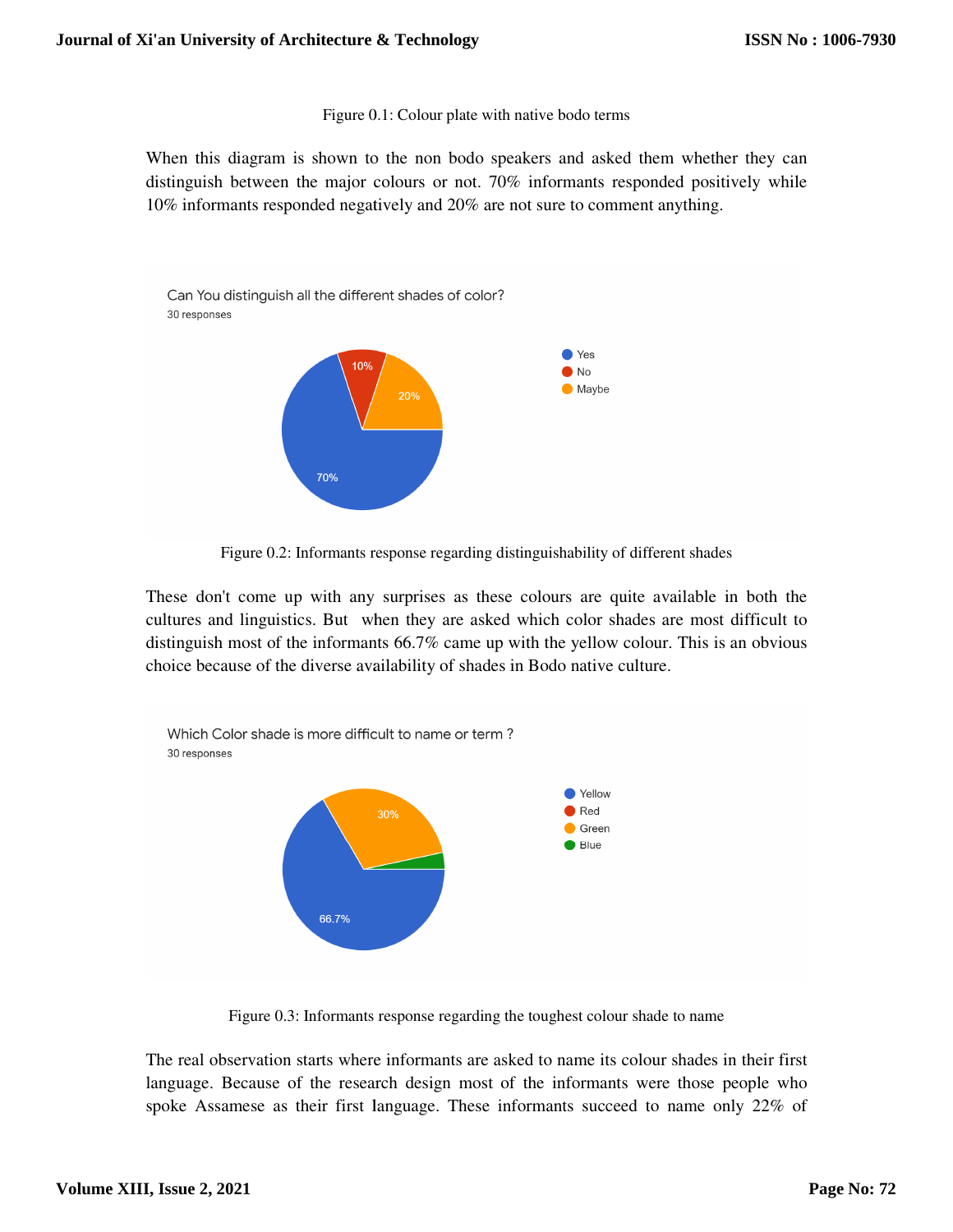colour shades. And shade numbers 17,18,and 19, 20 were most difficult to name for Assamese native speakers or to be very precise it is fair to say that Assamese native speakers didn't have colour terminologies to distinguish those shades as compared to bodo speakers. Bodo native speakers show much more success rate in naming different shades of the colour. Bodo informants succeed to name 67% of colour shades, which is comparatively much higher than the Assamese native speaking informants.



Figure 0.4: comparison between both the informant group.

# **Conclusion :**

Numerous cross-linguistic investigations of color categorization have provided abundant evidence regarding the relationship between language and perception (Winawer et al., 2007; Roberson et al., 2008; Regier and Kay, 2009; Thierry et al., 2009). The present investigation compared shades of yellow colour between Assamese and Bodo speakers. The current results demonstrate that compared to Bodo speakers, Assamese speakers are weak in naming the different shades in their first language and sometimes it leads to indistinguishability of different shades of yellow colour. Results that we have seen so far are consistent with the Sapir-Whorf hypothesis, which suggests that different lexical codes for color may induce compared shades of yellow colour between Assamese and Bodo speakers. The current results demonstrate that compared to Bodo speakers, Assamese speakers are weak in naming the different shades in their first language and som from Russian, Greek (Thierry et al., 2009) and Japanese (Athanasopoulos et al., 2011 speakers in the blue region and Korean speakers in the green region (Roberson et al., 2008). 'does language affect perception?' this question might not have the simple answer of all. Some scientists have proved that language might affect half of perception. Specifically, language might be expected to shape perception primarily in the right visual field (RVF), and much less if at all in the left visual field (LVF). This expectation follows from the observations that the left hemisphere (LH) of the brain is dominant for language, and that visual fields project contralaterally to the brain. On this view, half of our perceptual world might be viewed through the lens of our native language, and half viewed without such a colour shades as a dominate 17,18 and 19, 200 were most diffred to anne for the perception less from the perception less from the perception less from the perception less from the perception less from the perception less f 'does language affect perception?' this question might not have the simple answer of all.<br>Some scientists have proved that language might affect half of perception. Specifically, language might be expected to shape percept **Journal of Xi'an University of Architecture & Technology**<br>
colour shades. And shade numbers 17,18,and<br>
Assamese native speakers or to be very precise it<br>
didn't have colour terminologies to distinguish the<br>
Deodo native s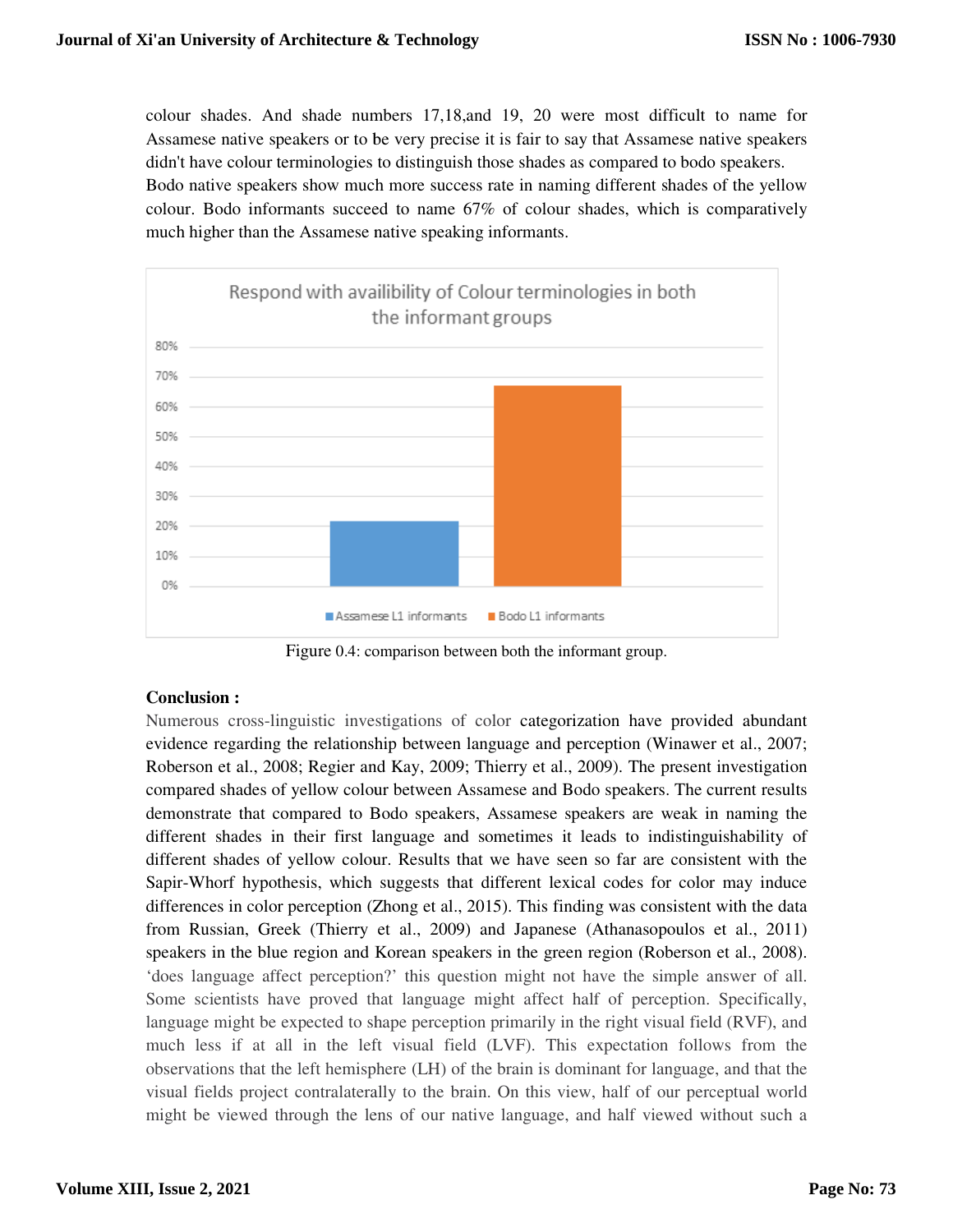linguistic filter. Going with this view it is very important to suggest that the basic relationship between language and cognition may be complex and that perception may be shaped by both relativistic and universal forces.

References:

Begum, LutfaHanum (2017) *Borosakalarparamparagatoboyonabhikalpana*[Doctoraldissertation, Gauhati University]http://hdl.handle.net/10603/222068

Kay, P. et al. (1997) Color naming across languages. In Color Categories in Thought and Language (Hardin, C.L. and Maffi, L., eds), pp. 21–56, Cambridge, Cambridge University Press

Kay, P. and Kempton, W. (1984) What is the Sapir-Whorf hypothesis? American Anthropologist 86, 65–79

Kay, P. and Maffi, L. (1999) Color appearance and the emergence and evolution of basic color lexicons. American Anthropologist 101, 743–760

Kay, P. and Regier, T. (2006) Language, thought, and color: Recent developments. Trends in Cognitive Sciences 10 (2), 51–54

O¨ zgen, E. and Davies, I.R.L. (1998) Turkish color terms: Tests of Berlin and Kay's theory of color universals and linguistic relativity. Linguistics 36, 919–956

Regier, T., and Kay, P. (2009). Language, thought, and color: whorf was half right. *Trends Cogn. Sci.* 13, 439–446. doi: 10.1016/j.tics.2009.07.001

Roberson, D. et al. (2000) Colour categories are not universal: Replications and new evidence from a Stone-age culture. Journal of Experimental Psychology: General 129, 369–398

Roberson, D., Pak, H., and Hanley, J. R. (2008). Categorical perception of colour in the left and right visual field is verbally mediated: evidence from Korean. *Cognition* 107, 752–762. doi: 10.1016/j.cognition.2007.09.001

Sapir, Edward (1929) The Status of Linguistics as a Science. Language, Vol. 5, No. 4, pp. 207-214, https://doi.org/10.2307/409588

Thierry, G., Athanasopoulos, P., Wiggett, A., Dering, B., and Kuipers, J. R. (2009). Unconscious effects of language-specific terminology on preattentivecolor perception.*Proc. Natl. Acad. Sci. U.S.A.* 106, 4567–4570.doi: 10.1073/pnas.0811155106

Winawer, J., Witthoft, N., Frank, M. C., Wu, L., Wade, A. R., and Boroditsky, L. (2007). Russian blues reveal effects of language on color discrimination. *Proc. Natl. Acad. Sci. U.S.A.* 104, 7780– 7785.doi: 10.1073/pnas.0701644104

Whorf, Benjamin Lee. (1956). LANGUAGE, THOUGHT, and REALITY Selected writings of Benjamin Lee Whorf. Technology Press of Massachusetts Institute of Technology. Cambridge.